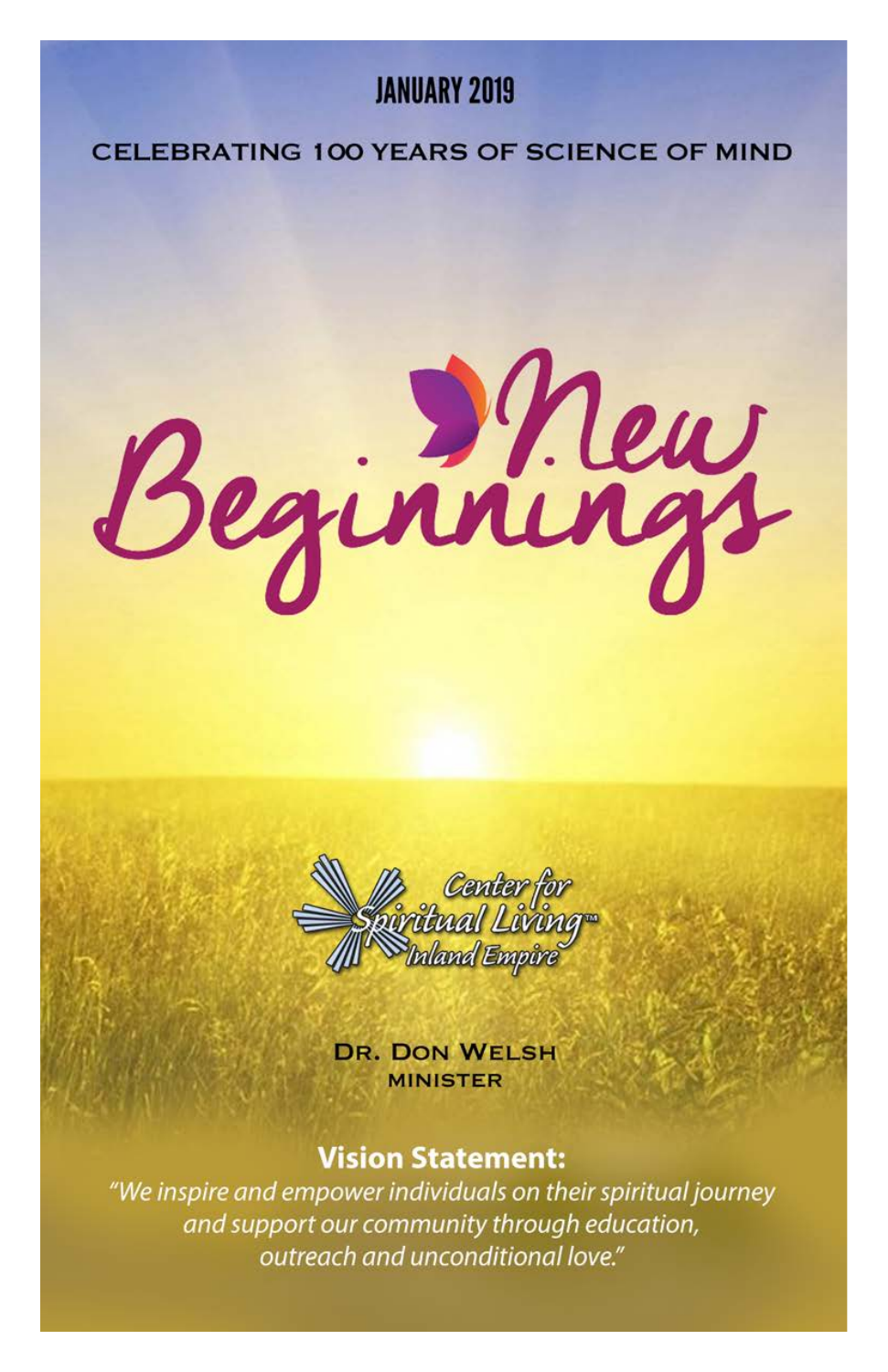Welcome to



## Celebrating 100 Years of Science of Mind

*"We stand together in a shared commitment and devotion to our spiritual principles, practices, and values."* Prelude Music.....................................................9:50 - 10:00 AM

### **ORDER OF SERVICE**

|--|--|--|--|

| Congregational Song Congregation & Choir |  |
|------------------------------------------|--|
|                                          |  |
|                                          |  |

### Ministers' Message

Practitioners are available after service to share complimentary prayers.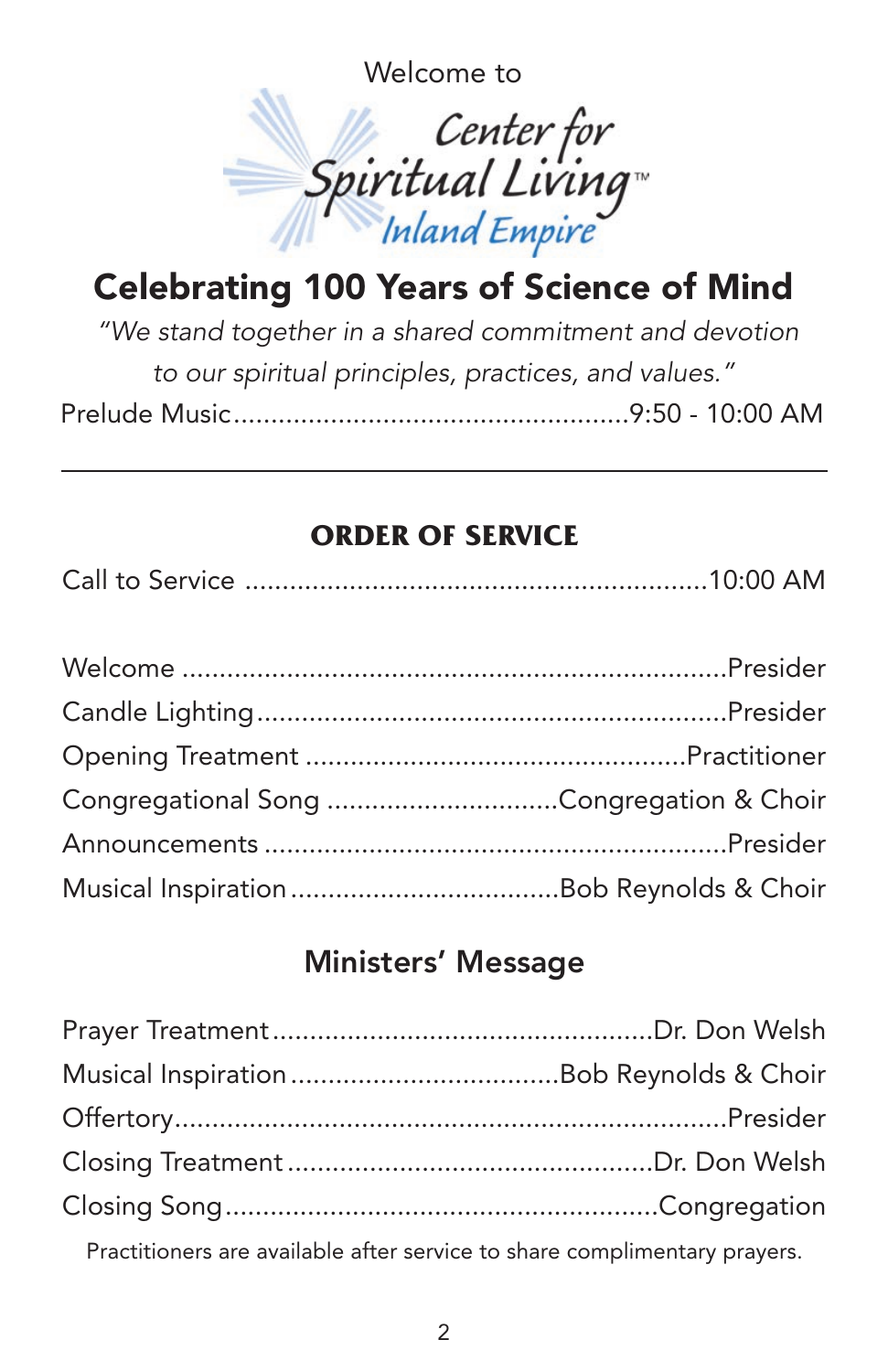## OUR MISSION

Teach spiritual principles, spiritual tools and practices.

Provide a spiritual home that offers an opportunity for all to participate

and share their unique gifts. Partner with other organizations to create

solutions and contribute to the health and well-being of our community.

Provide facilities and an environment that supports our vision.

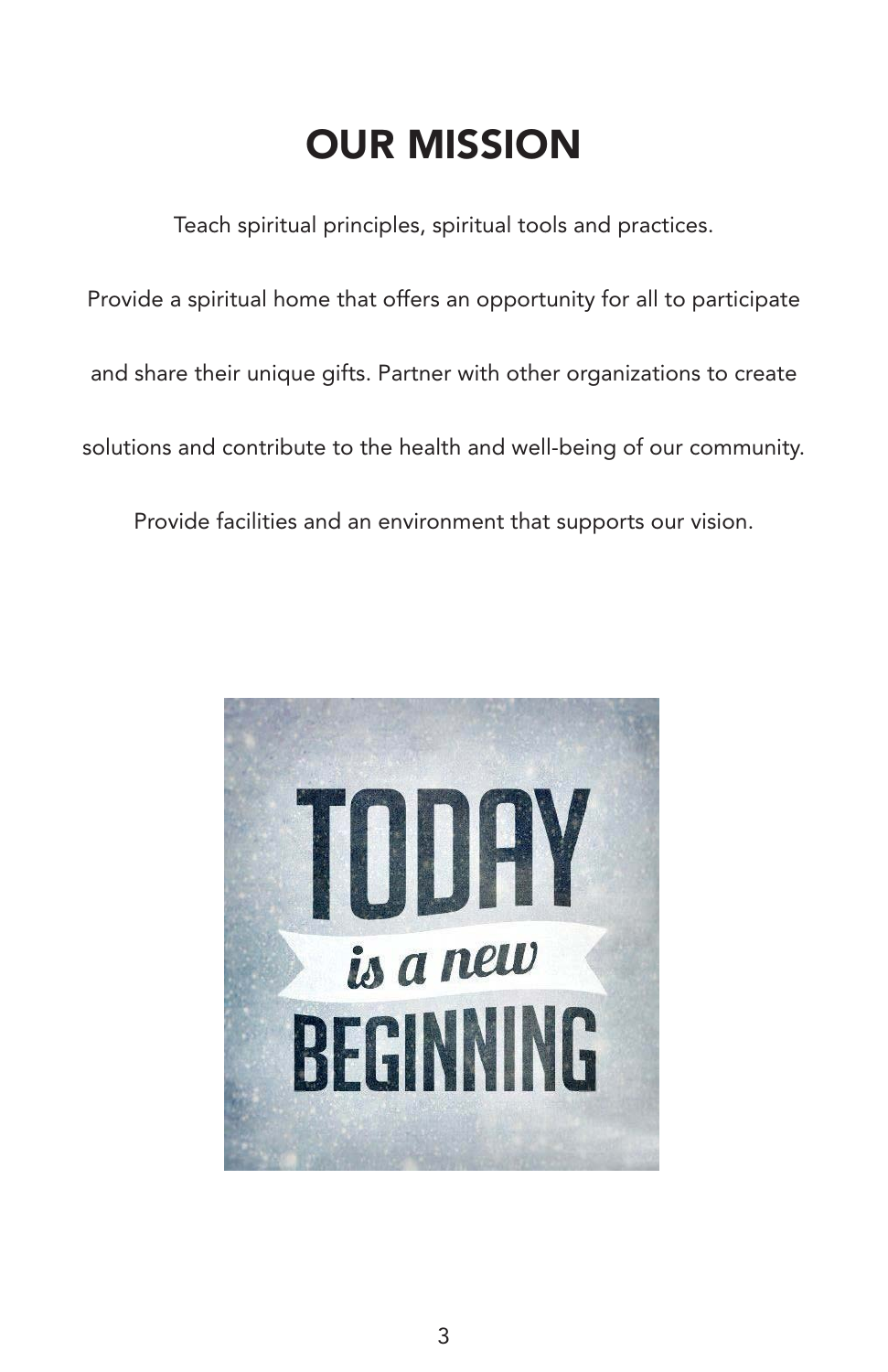# **Classes & Activities**

Wednesday mornings  $10:00 a.m.$ Meditation with Renee Hart

Wednesday mornings  $10:00$  a.m. The Mindfulness Group discusses "Excuse Me, Your Life is Waiting" by Lynn Grabhorn Facilitated by Judy Podskalen

Wednesday afternoons 4:15 p.m. Choir practice All are welcome – even shower singers

> Friday evenings 7:00 p.m Al-anon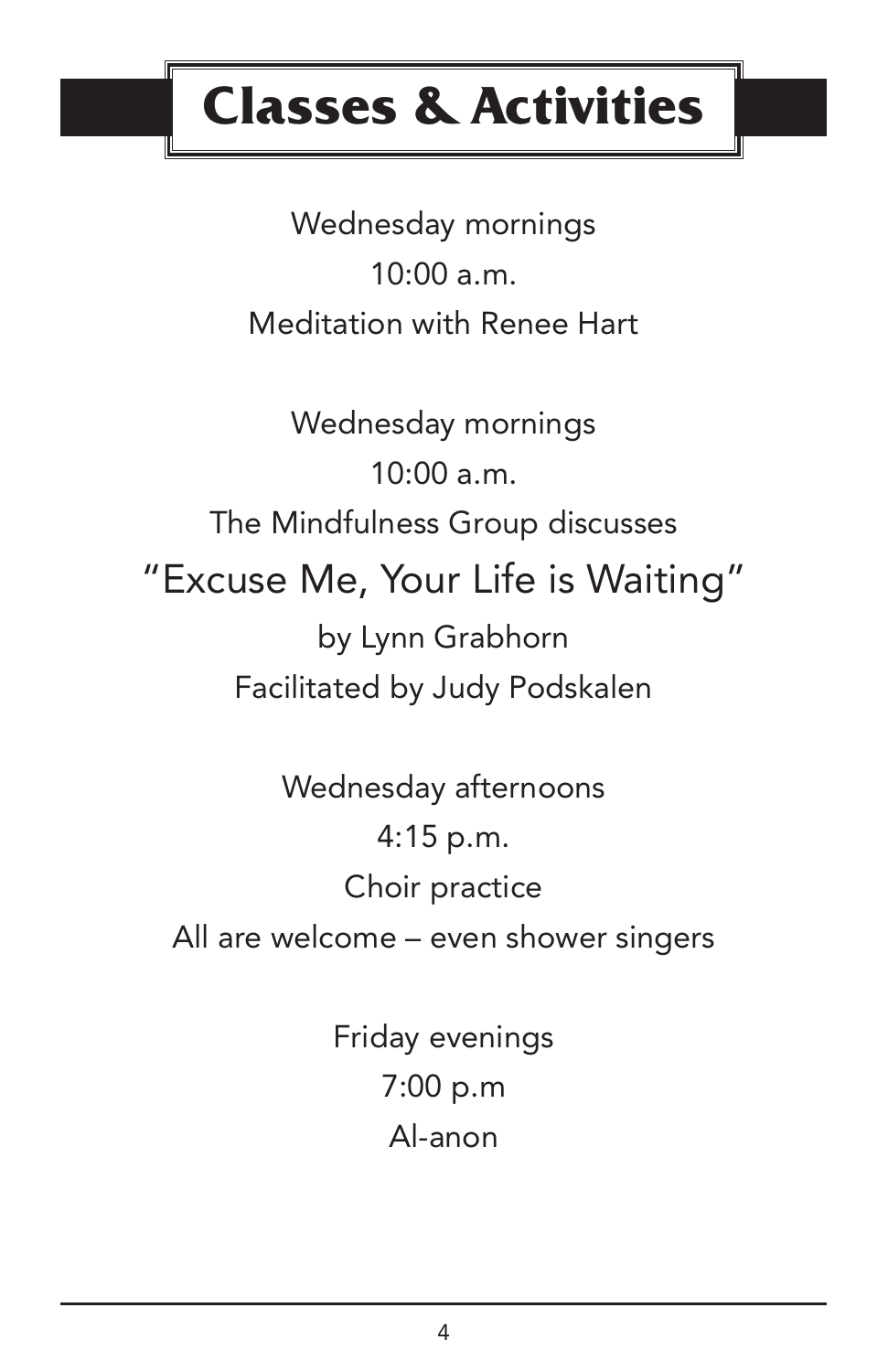Happy Birthday

and Heart Felt Blessings

# *Pat Carter • Russell Fritz • Annette Searl Dr Don Welsh • Katherine Wysocki*

### **OFFERTORY BLESSING**

*Divine Love, as me, blesses and multiplies all that I am, all that I have, and all that I circulate. We give thanks that this Center continues to be a place of Peace, a tower of Strength, a fountain of Wisdom and a wellspring of Love.*

> Your generosity is greatly appreciated. When you are on vacation or unable to attend you can send your tithes and gifts through our website at www.cslinlandempire.org.

Please consider, remembering the Center for Spiritual Living Inland Empire in your "Will" so you can continue to be a Wellspring of Love.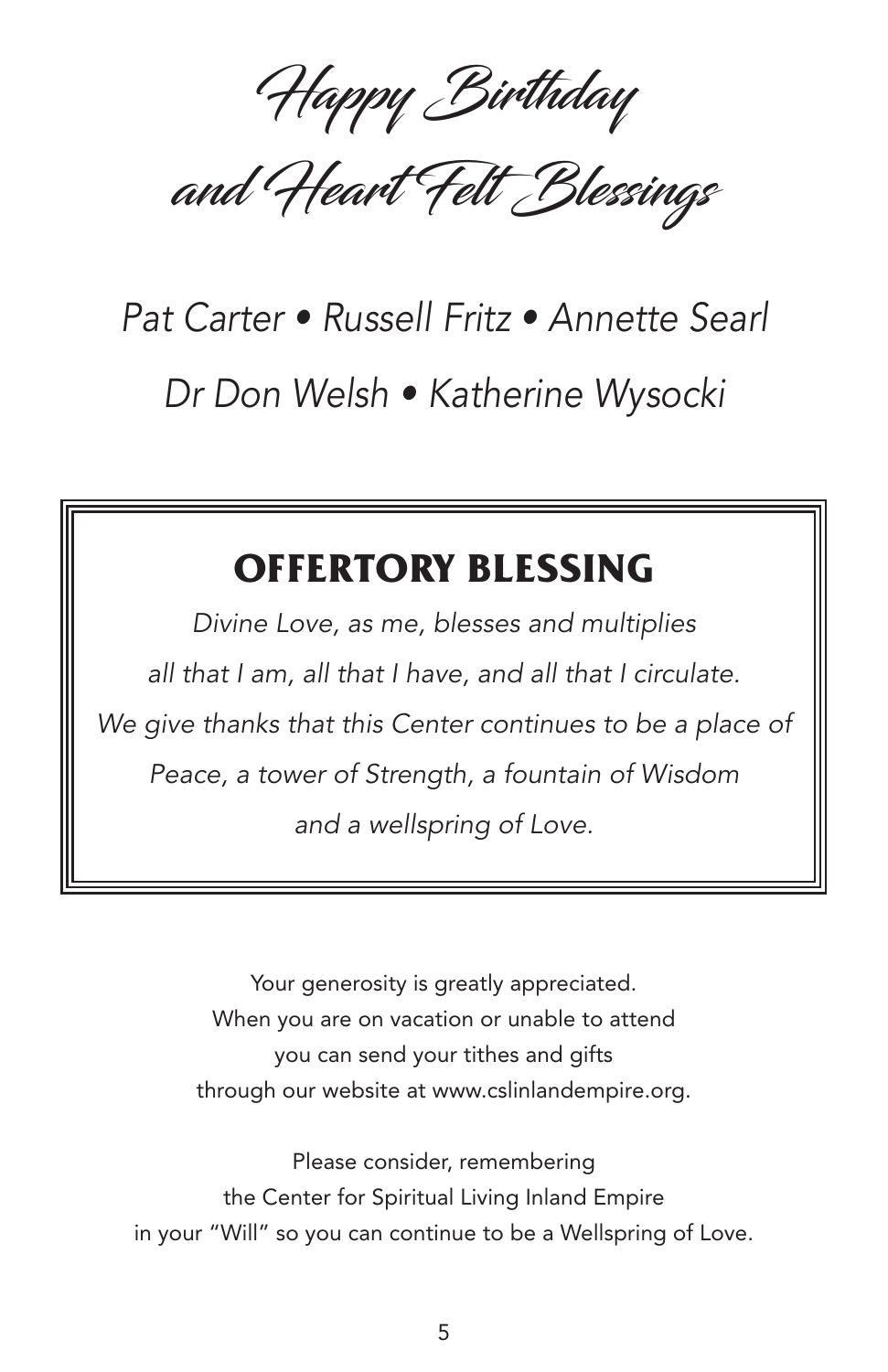## CENTER FOR SPIRITUAL LIVING INLAND EMPIRE

### **Ministers**

Dr. Don Welsh

donwelsh@sbcglobal.net...........................................661-433-7383

### **Practitioners**

| Marlene Padavick, RScP (Emeritus) Practitioner |  |
|------------------------------------------------|--|

### Board of Trustees

| Cheri Bronstrup Treasurer / Member |  |
|------------------------------------|--|
|                                    |  |
|                                    |  |
|                                    |  |
|                                    |  |
|                                    |  |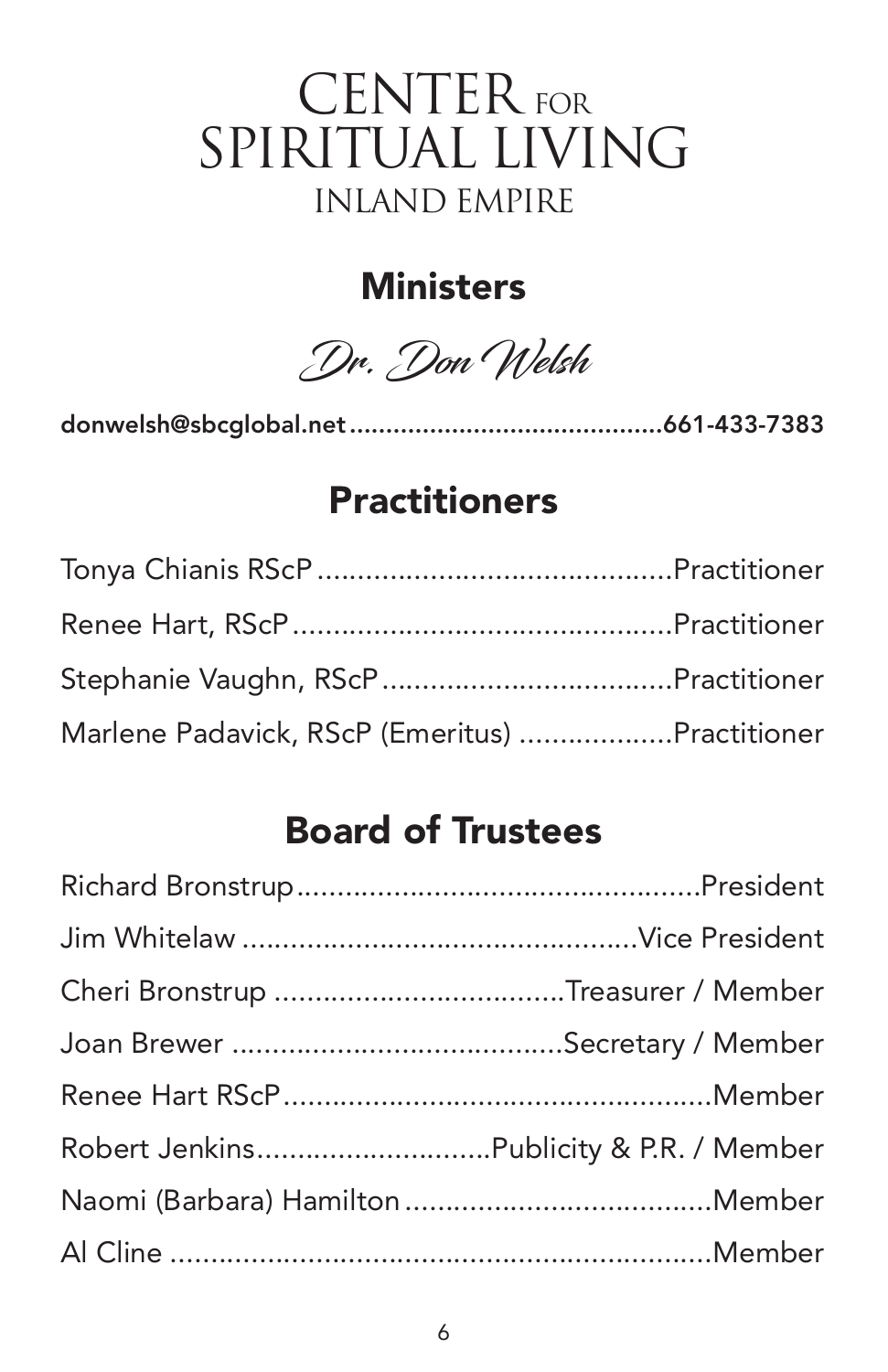Our Facility is Available For Weddings • Memorials Christenings • Counseling

Above and Beyond Bookstore

at the entrance of the sanctuary

### Center for Spiritual Living Inland Empire

2404 N. Golden Avenue San Bernardino, CA 92404 (909) 883-7171

www.cslinlandempire.org

*Online Donations via Paypal available as one time or reoccuring donations* www.cslinlandempire.org